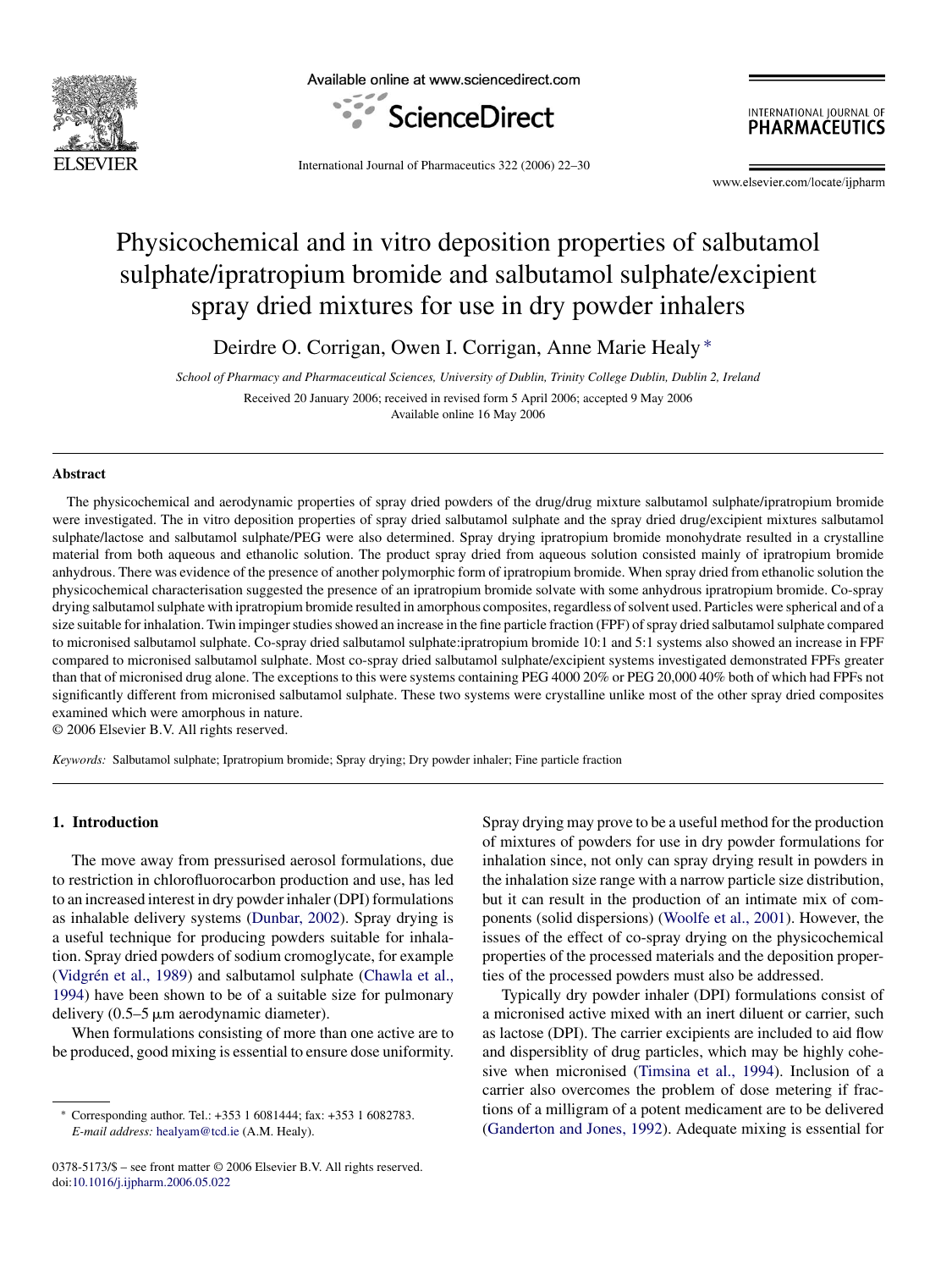dose uniformity and formulations consisting of a drug and a carrier need to be tested for homogeneity of mixing ([Timsina et](#page-8-0) [al., 1994\).](#page-8-0) Co-spray drying drugs with excipients should avoid problems of non-homogeneity of mixing of drug and carriers, while overcoming dose metering problems if small amounts of medicament need to be administered, to facilitate dispersion. While lactose is an obvious excipient of choice, since it is already the most commonly used excipient in DPIs, polyethylene glycols (PEGs) have also been investigated as carriers. [Lucas et al. \(1998\)](#page-8-0) added micronised PEG 6000 instead of fine particle lactose to mixtures of co-spray dried bovine serum albumin/maltodextrin and coarse lactose and found that PEG 6000 was capable of improving the in vitro deposition of the model therapeutic agent measured using a Rotahaler® attached to a twin stage impinger. PEGs are generally recognised as safe (GRAS) by the U.S. F.D.A.

In the present work we investigate the physicochemical and in vitro deposition properties of spray dried powders of the drug/drug mixture salbutamol sulphate/ipratropium bromide. A pressurised inhalation formulation of this drug combination, using a mixture of the two drugs in a 5:1 salbutamol sulphate/ipratropium bromide ratio is marketed as Combivent<sup>TM</sup> (Boehringer Ingelheim). However there is little published data on the physicochemical properties of ipratropium bromide and no published data on the effect on physicochemical properties of the drugs of co-spray drying them. We also investigate here the in vitro deposition properties of spray dried salbutamol sulphate and the spray dried drug/excipient mixtures salbutamol sulphate/lactose and salbutamol sulphate/PEG.

# **2. Methods**

# *2.1. Materials*

Salbutamol sulphate and ipratropium bromide were kindly provided by IVAX Pharmaceuticals, Ireland. PEG 4000 was purchased from Riedel de Haën (Germany), PEG 20,000 was purchased from Fluka and lactose monohydrate was purchased from Riedel de Haën (Germany). Salbutamol sulphate and ipratropium bromide monohydrate were supplied as micronised crystalline powders. Physical mixes were prepared using sub 63  $\mu$ m mesh sieved powders mixed in a Turbula Mixer<sup>TM</sup> for 5 min.

# *2.2. Spray drying methodology*

Salbutamol sulphate and ipratropium bromide systems were spray dried using a Büchi 190 spray drier. Salbutamol sulphate was spray dried as a 10% (w/v) aqueous solution and as a 0.6% (w/v) solution from ethanolic solvent consisting of 75% ethanol and 25% water. When spray drying the aqueous solution, an inlet air temperature of  $150-152$  °C, an outlet temperature of 75–78  $\degree$ C, pump setting 7, and an airflow rate of 650 l/h were used. When spray drying the ethanolic solution an inlet air temperature of 100–102 °C, an outlet temperature of 60–64 °C, a pump rate setting of 6%, and an airflow rate of 500 l/h were used.

Ipratropium bromide was spray dried as a 5% (w/v) aqueous solution using an inlet temperature of  $150-153$  °C, outlet temperature of 102–104 ◦C, pump rate of 7 and airflow rate of 700 l/h or as a 2.5% (w/v) ethanolic solution (95% ethanol, 5% water) using an inlet temperature of 77–79 ◦C, outlet temperature of 55–56 ◦C, pump rate of 6 and airflow rate of 500 l/h.

Salbutamol sulphate/ipratropium bromide systems were cospray dried from  $5\%$  (w/v) aqueous solutions using the following conditions: inlet temperatures of 150–153 ◦C, outlet temperatures of 99–103  $°C$ , pump rate of 7, airflow rate 650–700 l/h. Salbutamol sulphate/ipratropium bromide systems were also co-spray dried from ethanolic solvents. Salbutamol sulphate:ipratropium bromide 10:1 system was spray dried as a 0.94% (w/v) solution from ethanolic solvent consisting of 84% ethanol and 16% water (inlet temperature 87–94 ◦C, outlet temperature 60–66 ◦C). Salbutamol sulphate:ipratropium bromide 5:1 system was spray dried as a 2.5% (w/v) solution from ethanolic solvent consisting of 85% ethanol and 15% water (inlet temperature 95–96 °C, outlet temperature 64–70 °C). Salbutamol sulphate:ipratropium bromide 2:1 system was spray dried as a 0.5% (w/v) solution from ethanolic solvent consisting of 89% ethanol and 11% water (inlet temperature 85–88 °C, outlet temperature 60–64 ◦C). Pump rates of 6 and airflow rates of 500 l/h were used.

Salbutamol sulphate/lactose systems, consisting of 5%, 20% and 40% lactose by weight of total solids, were spray dried as  $10\%$  (w/v) aqueous solutions using a Büchi 191 spray drier with an inlet air temperature of  $150^{\circ}$ C, an outlet air temperature of 103–105  $\degree$ C, a pump rate setting of 10% and airflow rate of 600 l/h. The 20% lactose system was also spray dried at a feed concentration of 2.5% (w/v) from an aqueous solution under the same conditions except that the outlet temperature range was 98–103 °C.

Salbutamol sulphate/PEG systems consisting of 5%, 20% and 40% PEG 4000 or PEG 20,000 by weight of total solids were spray dried as  $2.5\%$  (w/v) aqueous solutions using a Büchi 191. In the case of the salbutamol sulphate/PEG 4000 systems the spray drying conditions were an inlet air temperature of  $150^{\circ}$ C, outlet temperatures of 91–97, 92–97 and 95–98 ◦C for the 5, 20 and 40% PEG 4000 systems, respectively, pump rate setting of 18% and airflow rate of 600 l/h.

Salbutamol sulphate/PEG 20,000 systems were spray dried under the same conditions as for the PEG 4000 systems, except that the outlet temperatures were 100–105, 90 and 96–100  $\mathrm{^{\circ}C},$ for the 5, 20 and 40% PEG 20,000 systems, respectively.

#### *2.3. Assessment of physicochemical properties*

X-ray powder diffraction measurements (XRD) were made on samples using a Siemens D500 diffractometer on samples in low background silicon mounts, which consisted of cavities 0.5 mm deep and 9 mm in diameter (Bruker AXS, UK). The Siemens D500 Diffractometer consists of a DACO MP wide-range goniometer with a 1.0◦ dispersion slit, a 1.0◦ antiscatter slit and a 0.15<sup>°</sup> receiving slit. The Cu anode X-ray tube was operated at 40 kV and 30 mA in combination with a Ni filter to give monochromatic Cu K $\alpha$  X-rays. Measurements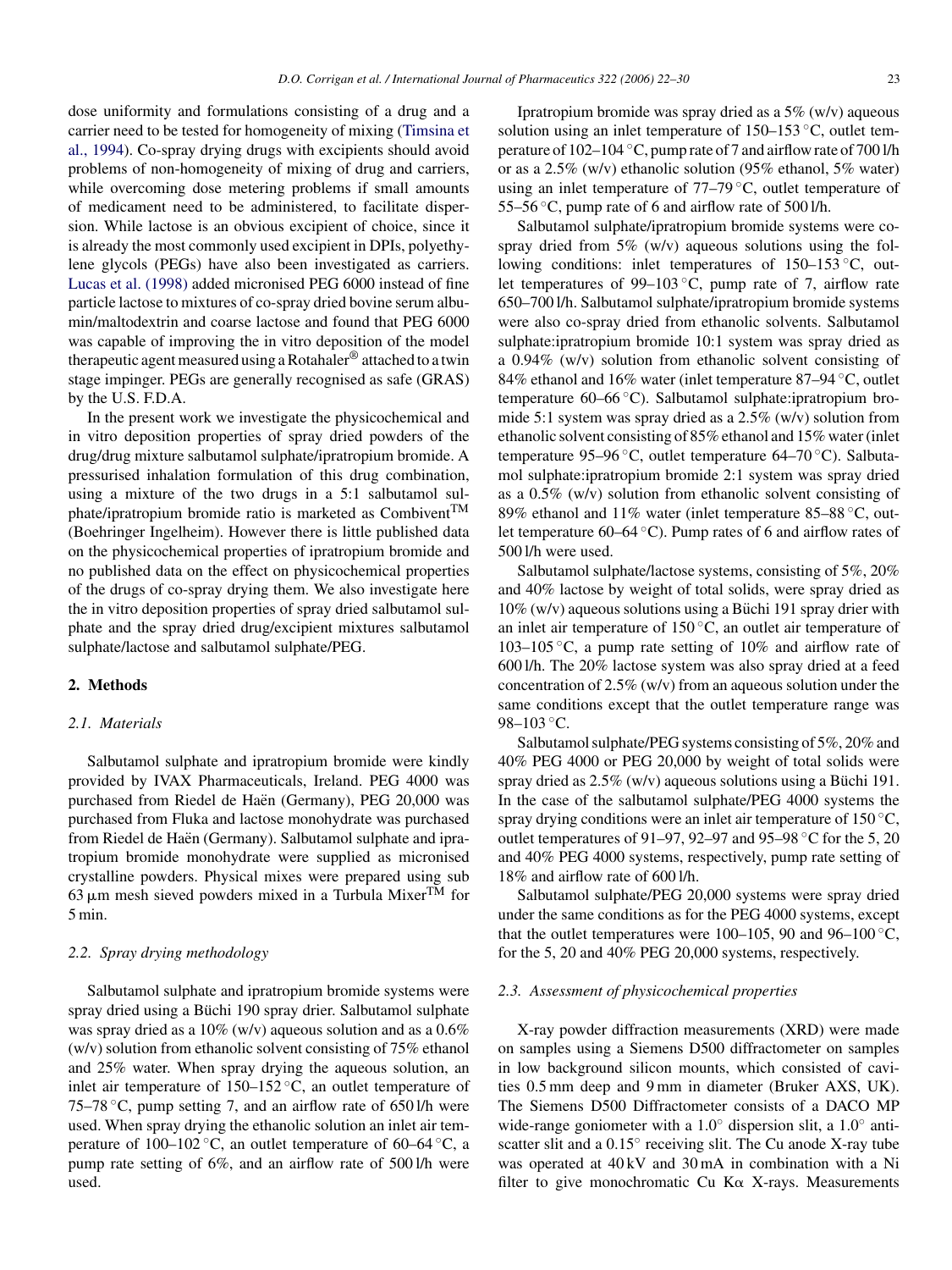were taken from  $5^\circ$  to  $35^\circ$  on the two  $\theta$  scale at a step size of  $0.05\%$ .

DSC (Mettler Toledo DSC 821e), using closed  $40 \mu l$  aluminium pans with three vent holes, and thermogravimetric (TG) analysis (Mettler TG 50 linked to a Mettler MT5 balance) using open pans, were performed on accurately weighed samples. Samples were run at a heating rate of  $10^{\circ}$ C/min under nitrogen purge.

All spray dried systems were analysed by DSC and XRD within 1 h of production.

Scanning electron microscopy (SEM) was performed using a Hitachi S-3500N variable pressure scanning electron microscope.

Energy dispersive X-ray analysis (EDXA) was carried out using Pungsten Gamma Tech Imix-PTS EDX analysis on the Hitachi S-3500N variable pressure SEM with a 10 mm<sup>2</sup> UTW detector. For qualitative EDXA, powder samples were utilised and an area mapped for the presence of the atom being analysed.

Fourier transform infrared spectroscopy (FTIR) was carried out using a Perkin-Elmer Paragon 1000 Fourier transform infrared spectrometer. KBr discs were prepared based on 1 mg% sample loading. Discs were prepared by grinding the sample with KBr in an agate mortar and pestle, placing the sample in an evacuable KBr die and applying 8000 kg of pressure, in a Graseby Specac IR press. Two FTIR spectra were obtained for each system.

#### *2.4. Particle size measurement*

Particle size was measured by scanning electron microscopy (SEM) [\(Lee et al., 1996\).](#page-8-0) SEM photographs were taken and imported into Adobe Photoshop version 6.0. The Photoshop measuring tool was used to measure Martin's diameter [\(Allen,](#page-8-0) [1990\)](#page-8-0) of 100 particles of each system.

#### *2.5. In vitro aerosol characterisation*

In vitro deposition of dry powders for inhalation were determined using a twin impinger (Glaxo Type single stage impactor, Copley Instruments (Nottingham) Ltd.). The instrument complied with specifications for apparatus A of the [European Pharmacopoeia \(2002\)](#page-8-0) and [British Pharmacopoeia](#page-8-0) [\(2002\).](#page-8-0) About 60 mg samples of powder were weighed and loaded into size 3 hard gelatin capsules [\(Chawla et al., 1994\),](#page-8-0) which were individually installed in a Rotahaler device (Glaxo Wellcome Inc., NC). The Rotahaler was attached to the impinger which contained 7 and 30 ml of collecting solvents (deionised water) in stages 1 and 2, respectively. The capsules contents were released by twisting the Rotahaler and the system was vacuumed to produce air streams of 60 l/min for 5 s. The liquids in stages 1 and 2 were collected and diluted as appropriate and measured by UV spectrophotometry or HPLC. Each deposition experiment involved the aerosolisation of one capsule. Fine particle fraction (FPF) was calculated as the amount deposited in the lower stage as a percentage of the emitted dose (amount emitted into upper and lower stages excluding the amount remaining in the device). All systems were analysed in triplicate. Statistical analysis was carried out using Minitab<sup>TM</sup> statistical software (Version 13.1). In all cases statistical significance was tested for by ANOVA at the 95% confidence interval.

HPLC analysis of the salbutamol sulphate collected from the twin impinger apparatus was performed using a variation of the [USP Pharmacopeia \(2000\)](#page-8-0) method for HPLC analysis of salbutamol sulphate, as previously described [\(Corrigan et al., 2004\).](#page-8-0)

In the case of salbutamol sulphate systems (i.e. not cospray dried), UV measurements ( $\lambda$  276 nm) were made using a Hewlett Packard 8452A photodiode array UV/vis spectrophotometer using 10 mm quartz cuvettes (Spectrosil), as previously described (Corrigan et al., 2006).

#### **3. Results and discussion**

#### *3.1. Salbutamol/ipratropium bromide systems*

# *3.1.1. Ipratropium bromide monohydrate – physicochemical properties*

The commercial form of ipratropium bromide was determined to be a crystalline hydrate. Spray drying ipratropium bromide alone from either aqueous solution or ethanolic solution did not result in the production of an amorphous material. Fig. 1 shows the XRD scans of the two spray dried materials and the starting material. The arrows in the XRD scans indicate positions where peaks differ between the three samples.

DSC scans of ipratropium bromide are shown in [Fig. 2.](#page-3-0) The starting material showed a major endotherm with a peak at approximately  $237^{\circ}$ C, which was attributed to melting. Two further lower temperature overlapping endotherms between 80 and  $120^{\circ}$ C were also visible. TGA analysis of ipratropium bromide monohydrate showed a loss of approximately 4% of total solid mass in the same temperature region as these endotherms. This weight loss is consistent with the loss of a monohydrate



Fig. 1. XRD scans of (a) ipratropium bromide spray dried from ethanolic solution, (b) ipratropium bromide spray dried from aqueous solution and (c) ipratropium bromide monohydrate starting material. The arrows in the XRD scans indicate positions where peaks differ between the three samples.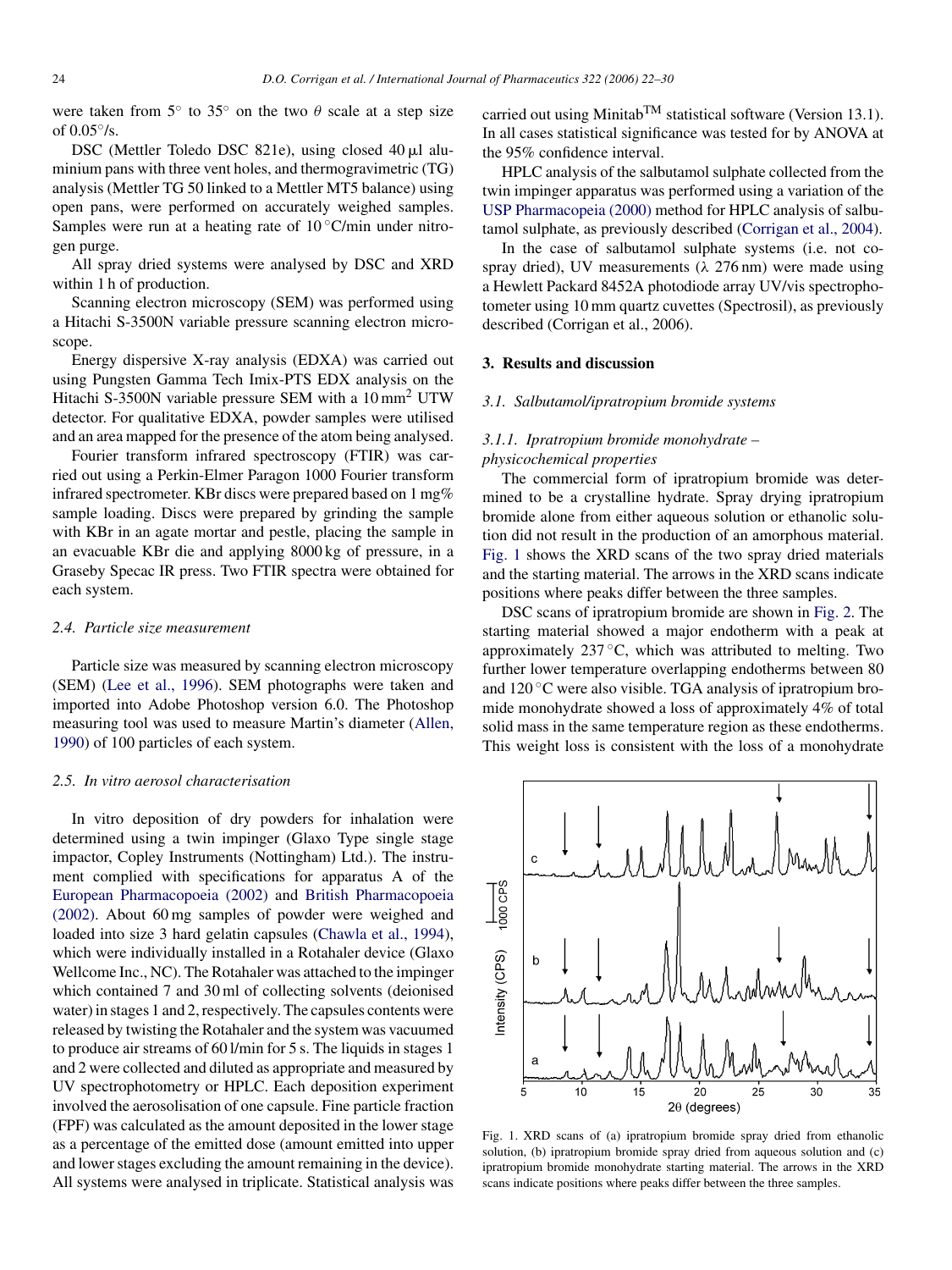<span id="page-3-0"></span>

Fig. 2. DSC of (a) ipratropium bromide spray dried from ethanolic solution, (b) ipratropium bromide spray dried from aqueous solution and (c) ipratropium bromide monohydrate starting material. The arrow indicates an endotherm at approximately 208 ◦C in scan b.

(the loss of one water molecule corresponds to a loss of 4.2% by weight of ipratropium bromide monohydrate when determined on a molecular weight basis).

The DSC of the aqueous spray dried material (Fig. 2, scan b) showed two low temperature endotherms between approximately 85 and  $120\,^{\circ}\text{C}$  (at higher magnification), however, TGA did not detect any mass loss associated with these. Another small endothermic peak was visible in the aqueous spray dried material at approximately 208  $°C$  (indicated by the arrow in Fig. 2), just before the larger melting endotherm. This melting endotherm may be indicative of the presence of a polymorphic form of ipratropium bromide. The DSC scan of ipratropium bromide spray dried from ethanolic solution (Fig. 2, scan a) was similar to the DSC scan of the starting material showing two low temperature endothermic peaks as well as the higher melting endotherm. No peak at approximately 208 ◦C was observed. TGA of the ethanolic spray dried system showed weight loss indicative of loss of solvent of approximately 2.6% indicating that not all the sample was present as the monohydrate. The DSC was also consistent with not all the material being present as the monohydrate. It is likely that some anhydrous ipratropium bromide and/or an ethanol solvate is formed, the small amount present not changing the XRD pattern to a large extent.

FTIR showed similar spectra for ipratropium bromide spray dried from ethanol and ipratropium bromide monohydrate starting material (Fig. 3a). However ipratropium bromide spray dried from aqueous solution showed changes in the OH region (Fig. 3b). Changes in the OH region are indicative of changes in the hydrate form of the drug and were consistent with DSC and TGA experiments which indicated the presence of predominantly the anhydrous form. It should be noted that the drying temperature differed between the aqueous and ethanolic solutions. The inlet temperature used to dry the aqueous solution was approximately  $70^{\circ}$ C higher than that used for the ethanolic solution. This may account for apparent differences in the results spray dried products. The DSC scan of the aqueous spray dried system indicated the possibility of the presence of an additional polymorphic form. While some polymorphic forms of drugs show quite large differences by FTIR, the spectra of many poly-



Fig. 3. FTIR scans of (a) ipratropium bromide monohydrate starting material and (b) ipratropium bromide spray dried from aqueous solution.

morphic systems are often found to be only slightly different indicating that the pattern of molecular vibrations is not grossly affected by the differences in crystal structure [\(Brittain, 1999\).](#page-8-0) FTIR of the aqueous spray dried system did not show peaks, other than in the OH region, which were significantly different from the starting material. EDXA of the spray dried materials showed the presence of bromine consistent with the spray dried materials remaining as the bromide salts.

SEM micrographs of ipratropium bromide spray dried from ethanolic and aqueous solvents and ipratropium bromide monohydrate starting material are shown in [Fig. 4. T](#page-4-0)he aqueous spray dried systems showed rough irregular shaped particles with diameters ranging from approximately 5 to 20  $\mu$ m. Ipratropium bromide spray dried from ethanolic solvent showed larger particles with diameters of the order of 60  $\mu$ m and larger.

#### *3.1.2. Co-spray dried salbutamol sulphate/ipratropium bromide – physicochemical properties*

The amorphous nature of spray dried salbutamol sulphate was previously reported ([Corrigan et al., 2004\).](#page-8-0) Salbutamol sulphate:ipratropium bromide 10:1, 5:1 and 2:1 weight ratios were spray dried from aqueous as well as ethanolic solutions. All three weight ratios when spray dried resulted in amorphous powders, regardless of the solvent used in production, as evidenced by the lack of peaks in the XRD scans [\(Fig. 5a\)](#page-5-0). The systems spray dried from ethanolic solution showed similar amorphous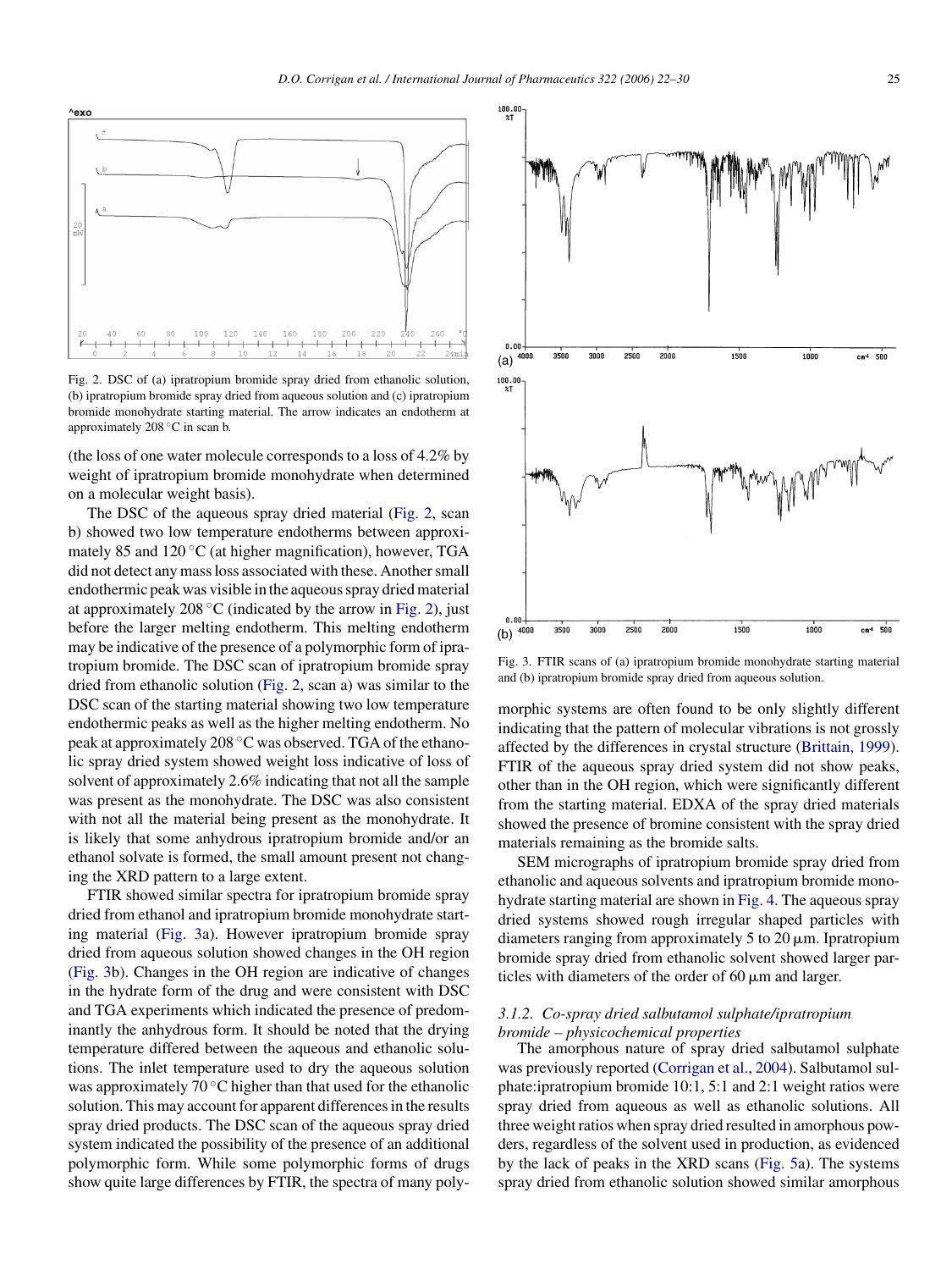<span id="page-4-0"></span>

Fig. 4. SEM micrographs of ipratropium bromide spray dried from ethanolic solution (top left), ipratropium bromide spray dried from aqueous solution (top right) and micronised ipratropium bromide (bottom). Scale bars correspond to 20  $\mu$ m, 25  $\mu$ m and 50  $\mu$ m, respectively.

halos to those shown for the aqueous spray dried systems. An XRD scan of a physical mix of crystalline ipratropium bromide monohydrate in amorphous salbutamol sulphate was run to establish whether crystalline ipratropium bromide suspended in amorphous salbutamol sulphate would be detectable by XRD [\(Fig. 5b\)](#page-5-0). Peaks due to ipratropium bromide were clearly present, even at this low concentration of crystalline material (9%, w/w ipratropium bromide monohydrate). It would appear therefore that ipratropium bromide is present in the non-crystalline state in the co-spray dried system.

DSC scans of salbutamol sulphate:ipratropium bromide systems spray dried from aqueous solution are shown in [Fig. 6.](#page-5-0) DSC scans were similar to those of salbutamol sulphate spray dried alone [\(Corrigan et al., 2004\)](#page-8-0) except for small endotherms in the  $100-120$  °C region.

DSC scans for all systems spray dried from ethanolic solvent resembled those for salbutamol sulphate spray dried alone from ethanol ([Corrigan et al., 2004\).](#page-8-0) Endothermic peaks prior to approximately  $120\degree C$  were not as pronounced as in the equivalent systems spray dried from aqueous solution, otherwise the DSCs were similar.

TGA was consistent with broad endotherms visible by DSC, in the aqueous and ethanolic spray dried systems prior to approximately  $100\degree C$ , being due to loss of absorbed solvent. TGA showed weight loss  $(1-3\%)$  in this region for the spray dried systems, which was not observed for the physical mixes. Amorphous materials are often hygroscopic and this may explain differences in observed mass loss determined by TGA between spray dried composites and physical mixes.

FTIR of the systems spray dried from either solvent showed changes in the OH region and in the  $1000-1060$  cm<sup>-1</sup> region compared to equivalent crystalline physical mixes ([Fig. 7a](#page-5-0) and b). The changes in the OH region are consistent with the change in ipratropium bromide from the monohydrate to an anhydrous form. FTIR of all spray dried samples showed no peak at 1031, a peak which was in the FTIR spectrum of physical mix systems, and additional peaks at 1044 and 1003, peaks not evident in the FTIR of the physical mix systems. Changes in the region 1020–1060 cm<sup>-1</sup> have been described as due to the C–N(H) stretching mode [\(Brittain, 1999\).](#page-8-0) Differences in bands in the C–N(H) region were apparent for six polymorphic forms of mexiletine hydrochloride [\(Brittain, 1999\).](#page-8-0) Salbutamol sulphate contains a C–N(H) group and ipratropium bromide contains a nitrogen atom bonded to carbon atoms. Differences observed in the spectra of spray dried salbutamol sulphate:ipratropium bromide systems compared to equivalent physical mixes are likely due to the change in ipratropium bromide from the monohydrate form to an anhydrous amorphous form on spray drying. When solvent molecules are removed from a crystal lattice the new structure is often different enough that the change in molecular vibrations are detectable [\(Khankari and Grant, 1995\).](#page-8-0)

[Fig. 8](#page-6-0) presents SEM micrographs of the salbutamol sulphate:ipratropium bromide systems spray dried from aqueous solutions, showing small spherical particles for the three systems. The 10:1 sample showed slightly dimpled particles, with particles ranging in size from  $0.2$  to  $2.6 \mu m$  in diameter. The  $5:1$ system showed particles that were more significantly dimpled with diameters ranging from  $0.2$  to  $4.8 \mu m$  and the  $2.1 \text{ sys}$ -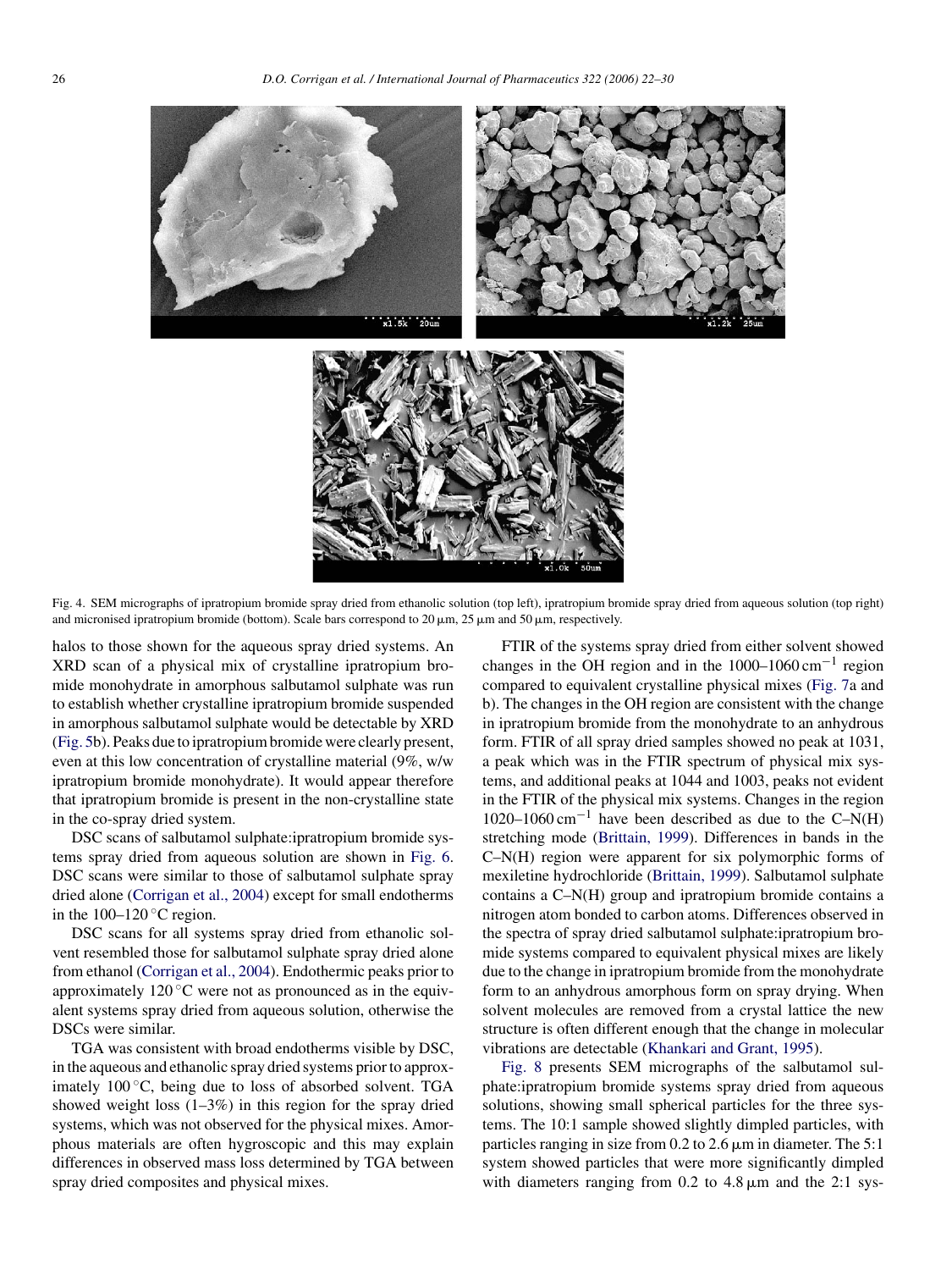<span id="page-5-0"></span>

Fig. 5. (a) XRD scans of salbutamol sulphate:ipratropium bromide (SS:IB) 10:1 system spray dried from aqueous solution (continuous line) and crystalline salbutamol sulphate:crystalline ipratropium bromide monohydrate 5:1 physical mix (dashed line); (b) XRD scan of a physical mix of spray dried amorphous salbutamol sulphate:crystalline ipratropium bromide monohydrate 10:1.

tem displayed smooth spherical particles  $0.5-5.9 \,\mu m$  in diameter. As the proportion of ipratropium bromide is increased the size of the particles also increases. Average particle sizes were  $1.0 \pm 0.5$   $\mu$ m,  $1.4 \pm 1.0$   $\mu$ m and  $1.8 \pm 1.1$   $\mu$ m for the 10:1, 5:1 and 2:1 systems, respectively. SEM of the salbutamol sulphate:ipratropium bromide systems spray dried from ethanolic solution showed them to be similar in size to those spray dried from aqueous solution. However, under SEM the particles appeared fused.

# *3.2. In vitro deposition – twin stage impinger experiments*

Salbutamol sulphate capsules consisting of micronised salbutamol sulphate, spray dried salbutamol sulphate (spray dried from both solvents) or co-spray dried salbutamol sulphate:ipratropium bromide systems (spray dried from aque-



Fig. 6. DSC scans of (a) salbutamol sulphate:ipratropium bromide 10:1 spray dried from aqueous solution, (b) salbutamol sulphate:ipratropium bromide 5:1 spray dried from aqueous solution, (c) salbutamol sulphate:ipratropium bromide 2:1 spray dried from aqueous solution and (d) salbutamol sulphate:ipratropium bromide monohydrate 2:1 physical mix.

ous solution) were analysed by the twin stage impinger (TSI). Results are shown in [Table 1.](#page-7-0) Micronised salbutamol sulphate showed the lowest mean fine particle fraction giving a FPF of 1.5%. Salbutamol sulphate spray dried from aqueous or ethanolic solution gave higher FPFs of 21.7% and 19.6%, respectively.



Fig. 7. FTIR scans of (a) salbutamol sulphate/ipratropium bromide monohydrate 5:1 physical mix and (b) co-spray dried salbutamol sulphate/ipratropium bromide 5:1 from aqueous solution.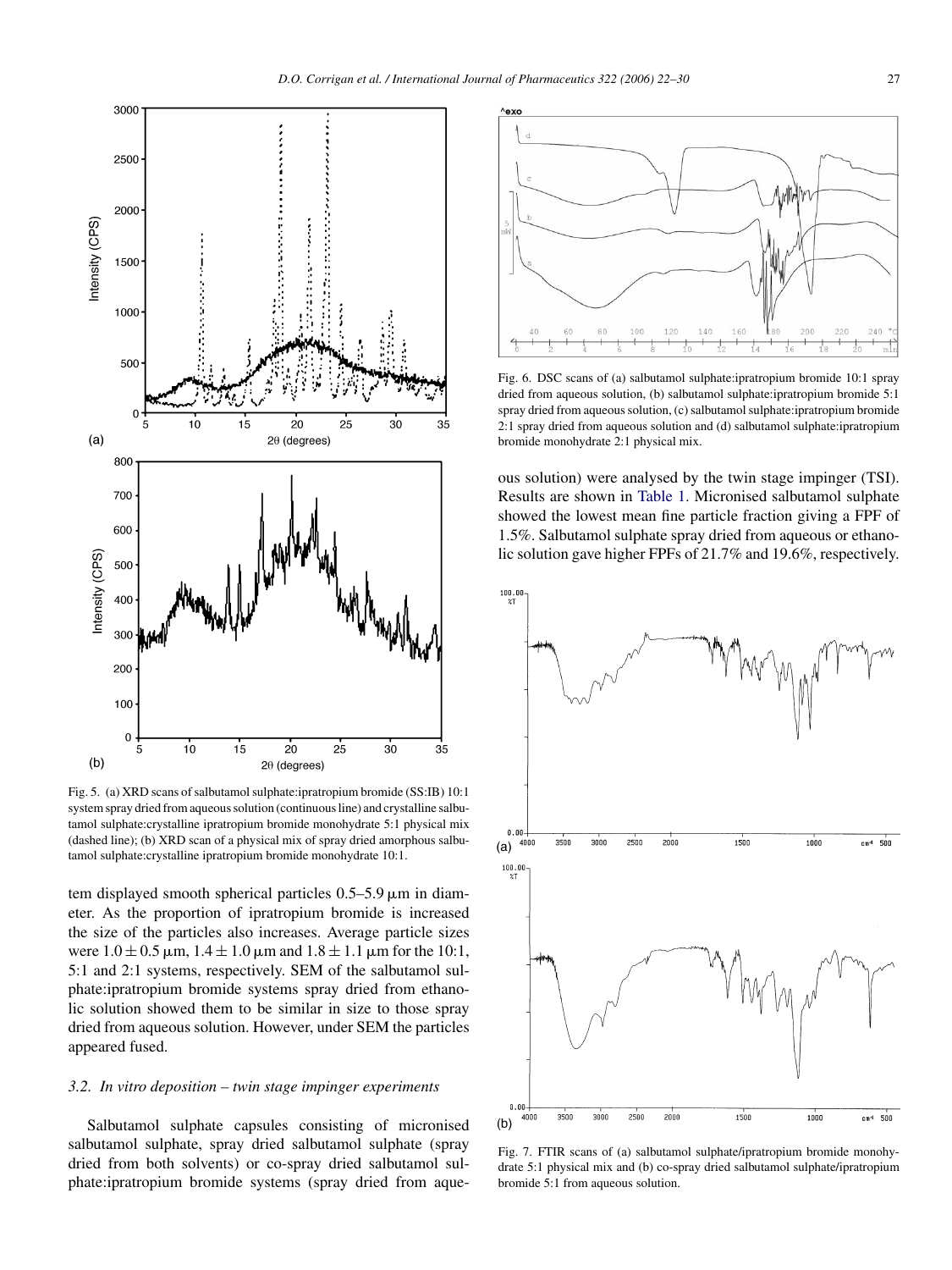<span id="page-6-0"></span>

Fig. 8. SEM micrographs of salbutamol sulphate:ipratropium bromide systems 10:1 (top), 5:1 (middle) and 2:1 (bottom) spray dried from aqueous solutions. The scale bar corresponds to  $10 \mu m$  in all cases.

SEM micrographs of the spray dried material showed small spherical particles with diameters ranging from approximately 1 to 7  $\mu$ m and approximately 1 to 3  $\mu$ m for particles produced from the aqueous and ethanolic solvents, respectively ([Corrigan](#page-8-0) [et al., 2004\).](#page-8-0) The surfaces of the particles in both cases were slightly dimpled. The size, shape and surface texture of the particles improves their flowability and deposition relative to the micronised material.

The co-spray dried salbutamol sulphate/ipratropium bromide systems gave higher FPFs than micronised salutamol sulphate but not as high as salbutamol sulphate spray dried alone. The

FPFs obtained by the twin impinger experiments were compared by analysis of variance (ANOVA). Although micronised salbutamol sulphate results in the lowest FPF, ANOVA shows that this is however not statistically different (95% confidence interval) from the co-spray dried salbutamol sulphate:ipratropium bromide 2:1 system. The salbutamol sulphate:ipratropium bromide 2:1 system showed larger particles by SEM than the 10:1 or 5:1 spray dried weight ratios (i.e. the 2:1 systems showed particles approximately  $1-6 \mu m$  in diameter while the 10:1 and 5:1 systems showed approximate diameters of  $0.5-3 \mu m$  and 0.5–5  $\mu$ m, respectively) (Fig. 8). Additionally the 10:1 and 5:1 systems consisted of spherical particles with surface dimpling while the 2:1 system consisted of smooth spheres. The 10:1 and 5:1 systems showed statistically higher FPFs than micronised salbutamol sulphate but not as high as salbutamol sulphate systems spray dried alone from either ethanol or water.[Chawla et al.](#page-8-0) [\(1994\)](#page-8-0) found no significant difference in FPFs between micronised salbutamol sulphate and aqueous spray dried salbutamol sulphate assessed using a Spinhaler<sup>®</sup> device attached to the TSI. It is well known that the design of the dry powder inhaler device plays a significant role in the deposition pattern of the powder formulation ([Timsina et al., 1994\)](#page-8-0) since every type of dry powder inhaler has a specific air flow resistance that limits flow. Therefore the results of [Chawla et al. \(1994\)](#page-8-0) cannot be directly compared to results using a different inhaler device.

Previously we have spray dried salbutamol sulphate with a range of excipients, i.e. lactose, PEG 4000 and PEG 20,000 [\(Corrigan et al., 2004\).](#page-8-0) These co-spray dried systems were also analysed by twin stage impinger for comparison. Results for the salbutamol sulphate/chitosan systems were previously reported [\(Corrigan et al., 2006\).](#page-8-0) The FPFs for these systems and for the remaining co-spray dried salbutamol sulphate/excipient systems are shown in [Table 2.](#page-7-0) An ANOVA was performed to compare the FPFs of all co-spray dried systems.

Salbutamol sulphate/lactose systems spray dried as 10% (w/v) solutions gave significantly higher FPFs than micronised salbutamol sulphate but not as high as salbutamol sulphate/chitosan systems, which showed FPFs between 28 and 36% [\(Corrigan et al., 2006\).](#page-8-0) The salbutamol sulphate/lactose 20% system spray dried as a 2.5% (w/v) solution gave significantly higher FPFs than the other salbutamol sulphate/lactose systems spray dried as 10% (w/v) solutions. This was consistent with the smaller particle sizes produced on spray drying using the lower feed concentration [\(Corrigan et al., 2004\).](#page-8-0) Particles of the 20% system spray dried as a 10% (w/v) solution were approximately  $1-20 \mu m$  in diameter. Salbutamol sulphate/lactose  $20\%$ spray dried at the lower feed concentration of 2.5% (w/v) resulted in particles with a narrower size distribution, particles being approximately  $2-10 \mu m$  in diameter [\(Corrigan et al.,](#page-8-0) [2004\).](#page-8-0) The 20% system spray dried as a 2.5% (w/v) solution gave FPFs comparable to most of the salbutamol sulphate/chitosan systems [\(Corrigan et al., 2006\).](#page-8-0)

The spray dried PEG-containing systems did not appear significantly different from each other when analysed with all the other systems in the ANOVA. ANOVA uses a standard deviation determined from the pooling of the standard deviations of all the samples and assumes that all the systems have equal variance.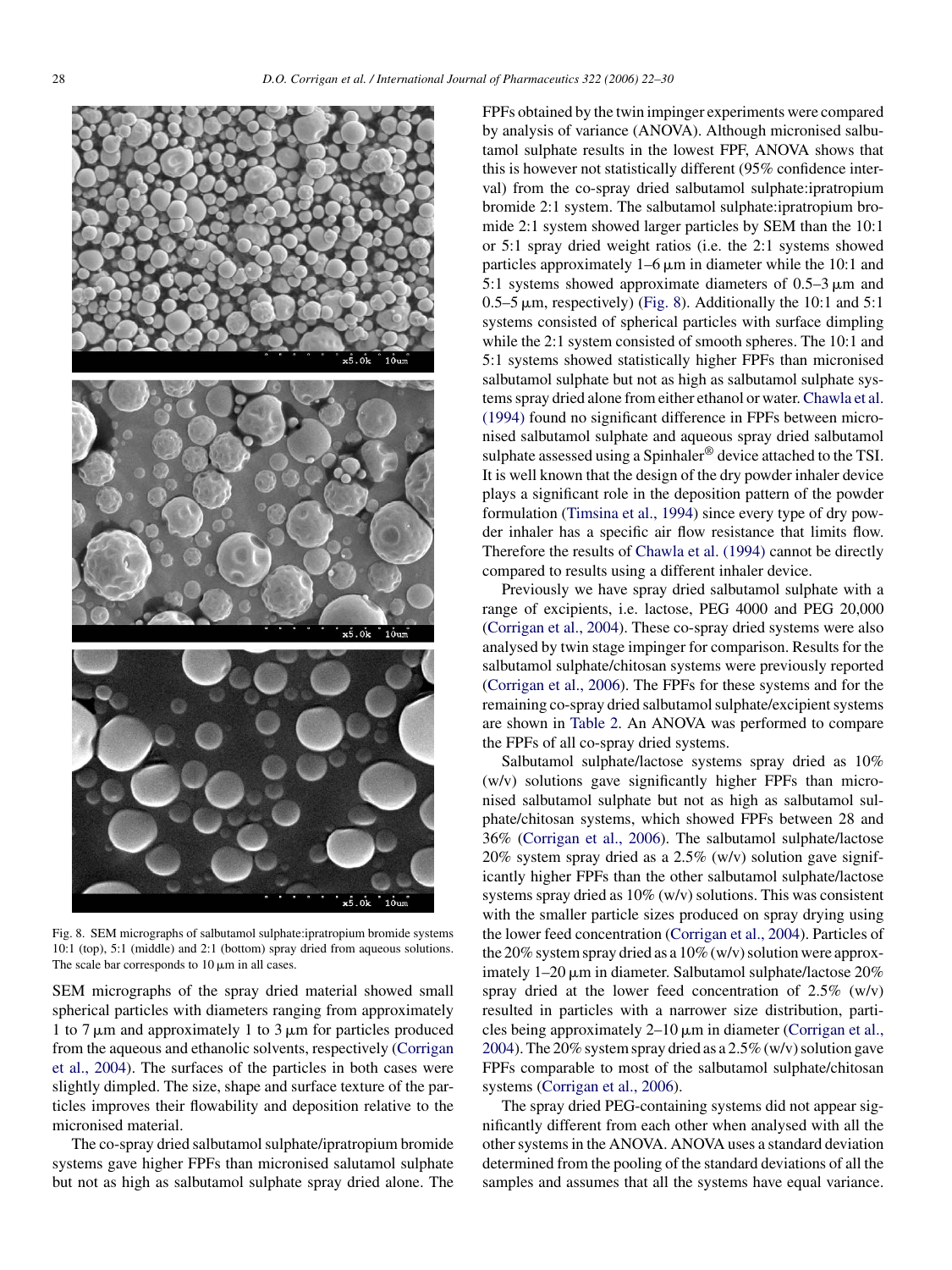<span id="page-7-0"></span>Table 1

Mean fine particle fractions (FPF) and standard deviations of salbutamol sulphate (SS) from capsules containing salbutamol sulphate raw material, spray dried salbutamol sulphate and co-spray dried salbutamol sulphate/ipratroprium bromide composites obtained using the twin impinger

| System                                                          | $XRD$ amorphous $(A)$<br>or crystalline $(C)$ | Mean FPF $\%$ $(n=3)$ | Standard deviation $(n=3)$ |
|-----------------------------------------------------------------|-----------------------------------------------|-----------------------|----------------------------|
| Micronised salbutamol sulphate                                  |                                               | 1.54                  | 0.29                       |
| Spray dried SS (from aqueous solution)                          |                                               | 21.68                 | 2.35                       |
| Spray dried SS (from ethanolic solution 95%)                    |                                               | 19.63                 | 5.14                       |
| Spray dried SS/ipratropium bromide 10:1 (from aqueous solution) | А                                             | 9.07                  | 2.56                       |
| Spray dried SS/ipratropium bromide 5:1 (from aqueous solution)  |                                               | 11.77                 | 1.47                       |
| Spray dried SS/ipratropium bromide 2:1 (from aqueous solution)  |                                               | 5.24                  | 1.77                       |

The amorphous/crystalline nature of the systems is also indicated.

Table 2

Mean fine particle fractions (FPF) and standard deviations of salbutamol sulphate (SS) from capsules of co-spray dried salbutamol sulphate/excipient composites obtained using the twin impinger

| System                                                       | $XRD$ amorphous $(A)$<br>or crystalline $(C)$ | Mean FPF $\%$ $(n=3)$ | Standard deviation $(n=3)$ |
|--------------------------------------------------------------|-----------------------------------------------|-----------------------|----------------------------|
| Spray dried SS/lactose 5%                                    | А                                             | 11.17                 | 3.40                       |
| Spray dried SS/lactose $20\%$ as $10\%$ (w/v) feed solution  | А                                             | 13.54                 | 1.33                       |
| Spray dried SS/lactose $20\%$ as $2.5\%$ (w/v) feed solution | А                                             | 25.69                 | 4.13                       |
| Spray dried SS/lactose 40%                                   | А                                             | 13.14                 | 1.43                       |
| Spray dried SS/PEG 4000 5%                                   | А                                             | 8.25                  | 1.41                       |
| Spray dried SS/PEG 4000 20%                                  |                                               | 0.93                  | 0.12                       |
| Spray dried SS/PEG 4000 40%                                  |                                               | 4.55                  | 0.18                       |
| Spray dried SS/PEG 20,000 5%                                 | А                                             | 4.80                  | 0.15                       |
| Spray dried SS/PEG 20,000 20%                                | А                                             | 7.35                  | 2.07                       |
| Spray dried SS/PEG 20,000 40%                                |                                               | 1.95                  | 0.30                       |

The amorphous/crystalline nature of the systems is also indicated.

Considering the differences between the various systems with respect to composition, production parameters, etc., we compared each salbutamol sulphate/excipient group to micronised salbutamol sulphate by separate ANOVAs so that real differences are not masked by the overall pooled standard deviation. The results of an ANOVA comparing salbutamol sulphate/PEG 4000 5%, 20% and 40% and micronised salbutamol sulphate showed that the fine particle fraction for PEG 4000 20% system, which had the lowest FPF, was not statistically different to micronised salbutamol sulphate. It was not surprising that the PEG 4000 20% system had a significantly lower FPF than the 5% or 40% systems since it consisted of fused agglomerates while SEM micrographs showed the PEG 4000 5% system to have particles with diameters of  $4-10 \mu m$  and the PEG 4000 40% system to include spherical structures of approximately  $70 \mu m$ in diameter, consisting of many tiny particles as well as separate spherical individual particles approximately  $1-5 \mu m$  in diameter ([Corrigan et al., 2004\).](#page-8-0) The physical properties of the spray dried powders appear to be highly dependent (in a non-linear manner) on the formulation composition. It was previously determined that the PEG 4000 20% system was the only one of the three composites studied that was found to contain some crystalline salbutamol sulphate [\(Corrigan et al., 2004\).](#page-8-0) The presence of the crystalline phase may be responsible for the altered physical appearance of the recovered solid.

The salbutamol sulphate/PEG 4000 5% system showed the highest FPF, being statistically higher than micronised salbutamol sulphate or the 20% and 40% systems. The 40% system gave a significantly higher FPF than micronised salbutamol sulphate or the 20% system but not as high as the 5% system.

The results of an ANOVA comparing salbutamol sulphate/PEG 20,000 5%, 20% and 40% and micronised salbutamol sulphate showed that the PEG 20,000 40% system gave FPFs that were not statistically different from micronised salbutamol sulphate. This was not unexpected since the 40% system showed particles as large as  $10 \mu m$  in diameter unlike the 5% and 20% systems in which all particles were less than  $8 \mu m$  in diameter ([Corrigan et al., 2004\).](#page-8-0) The 5% and 20% systems showed higher FPFs than micronised salbutamol sulphate, these two systems not being statistically different from each other with respect to fine particle fraction.

#### **4. Conclusions**

Crystalline ipratropium bromide raw material is a hydrate. Spray drying ipratropium bromide from aqueous solvent resulted in a crystalline material. Physicochemical characterisation by DSC, TGA and FTIR identified that mainly anhydrous ipratropium bromide is produced on spray drying ipratropium bromide from aqueous solvent with some evidence of another polymorphic form of ipratropium bromide being present. Spray drying ipratropium bromide from ethanolic solvent resulted in a crystalline material with an XRD pattern different from that of the material spray dried from aqueous solvent and more